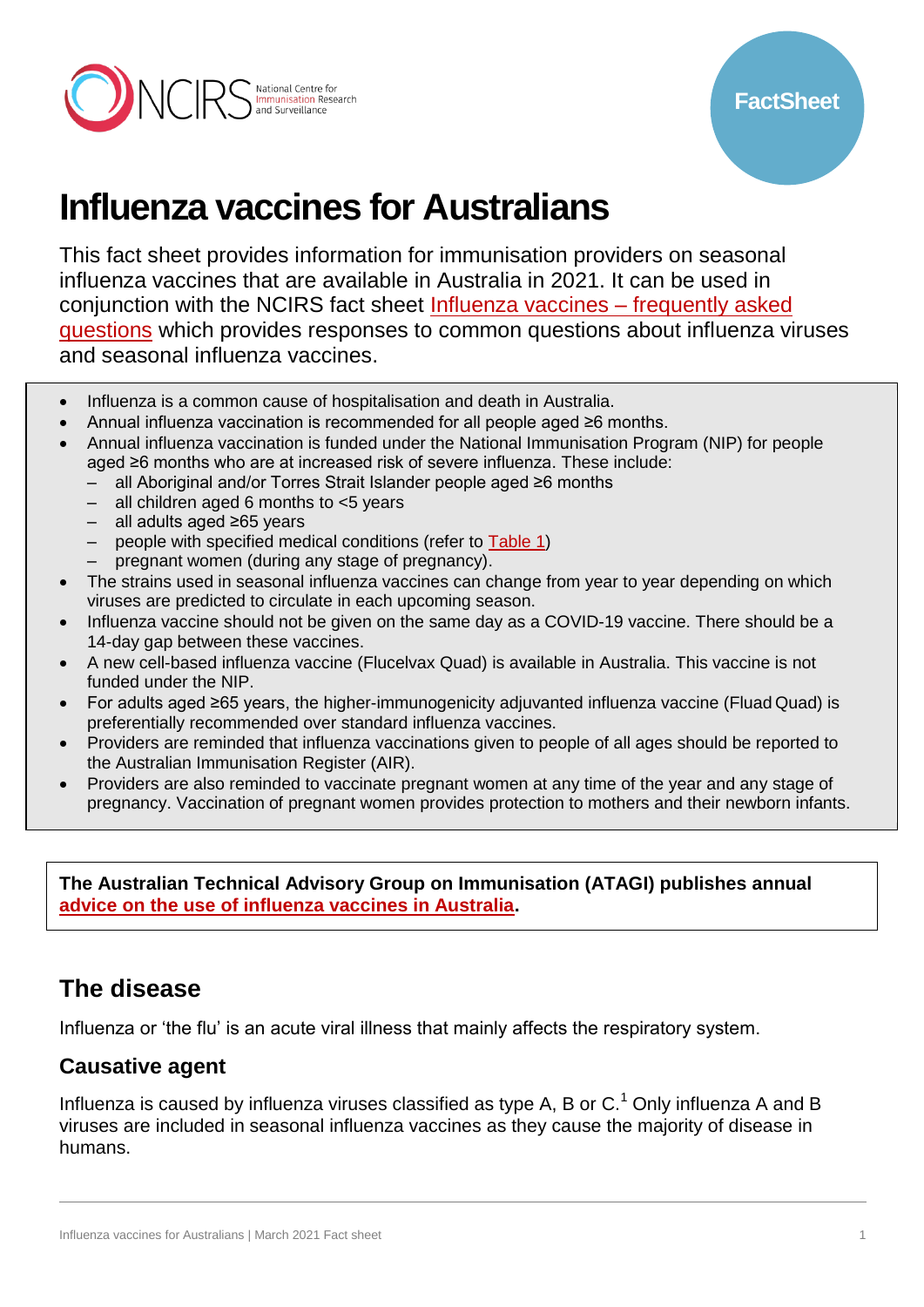Type A influenza viruses are further categorised into subtypes based on two kinds of proteins on their surface: haemagglutinin (H) and neuraminidase (N).<sup>1</sup> Type B influenza viruses are categorised into two lineages: Yamagata and Victoria.

Both influenza A and B can be further broken down into different strains.

The genes for the H and N proteins on the virus surface mutate frequently. This results in constant change to influenza viruses. These minor changes to the H and N proteins of both influenza A and B are referred to as 'antigenic drift' and result in new virus strains. Antibody cross-protection against drifted strains is likely to be reduced. If a major change happens in the H or N protein of influenza A, it is called 'antigenic shift'. Previous immunity is usually not adequate against disease from a 'shifted' strain. This creates the potential for a pandemic.

## **Transmission**

Influenza is spread easily, mainly through large particle droplets produced by sneezing and coughing.<sup>1,2</sup> Droplets containing the influenza virus also settle onto surfaces, and the virus can then pass from hands to the nose, mouth or eyes. People with influenza can be infectious to others from 24 hours before symptoms start until 1 week after the start of symptoms. In previously healthy individuals, symptoms typically subside within 5–8 days.

People of all ages can get influenza. The percentage of people in the general community affected by flu each year is typically 5–10%, but may be up to 20% in some years. This percentage is higher for children, with 10–40% infected each year.<sup>1-3</sup>

Influenza is more easily spread where large numbers of people gather together.<sup>1</sup> As such, infection rates may be 2–3 times higher in closed populations (e.g. childcare centres, aged care facilities, households).4,5

## **Clinical features**

Influenza symptoms usually have a sudden onset. The most common symptoms are:

- fever
- dry non-productive cough
- nasal congestion
- headache
- sore throat
- constitutional complaints such as myalgia, malaise and fatigue.

The older adults may present with atypical symptoms such as malaise and confusion, and more often develop respiratory complications.

Non-respiratory symptoms such as gastrointestinal complaints and calf muscle pain occur more frequently in children than in adults.<sup> $7,3$ </sup>

Although most influenza infections are symptomatically worse and more severe than other viral upper respiratory tract infections, some may be mild.<sup>1-3</sup> Serious complications from influenza occur in a small proportion of people who are infected.<sup>1-3</sup> Complications include pneumonia, myocarditis and neurological complications, which can lead to hospitalisation and death. People at the highest risk of complications from influenza include those with pre-existing medical conditions. However, previously healthy people can also have severe complications.

## **Diagnosis**

Laboratory tests are required to confirm an influenza infection. The virus can be detected in a nose or throat swab by rapid antigen-based tests, viral culture or more commonly by molecular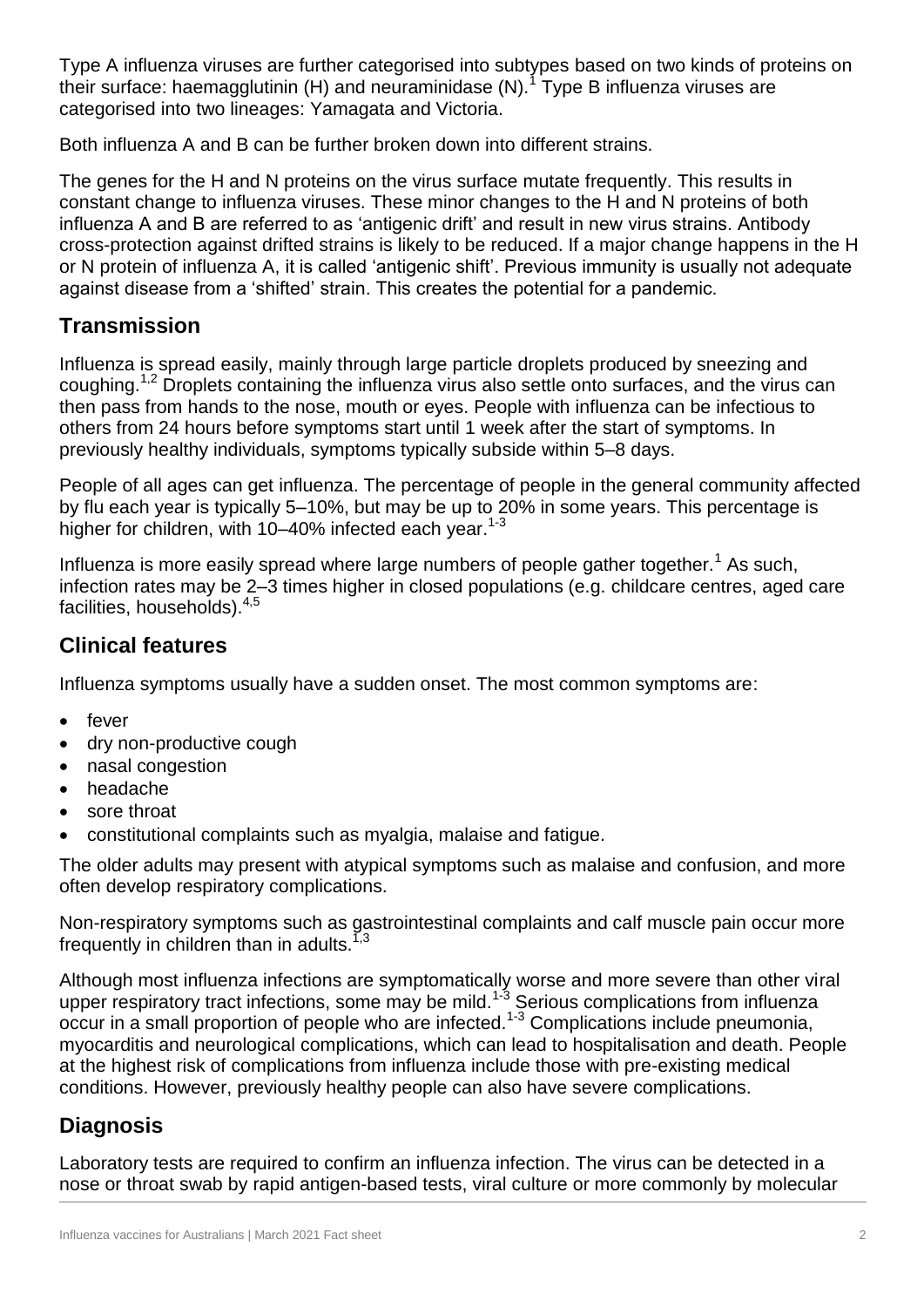methods, such as polymerase chain reaction (PCR). Serological diagnosis of influenza infection can be made by measuring antibodies in blood samples.

## **Treatment**

Treatment of influenza, including bed rest, pain relief such as aspirin/paracetamol and fluid intake, generally aims to prevent or minimise symptoms.1-3 Children and adolescents aged <16 years must not be given aspirin or aspirin-containing medications while sick with influenza because of the increased risk of developing Reye syndrome, a condition that causes swelling in the liver and brain.

Antiviral medications such as oseltamivir or zanamivir, which require a prescription, can help reduce the severity and duration of symptoms of influenza. To be most effective, they need to be given within 48 hours of symptom onset.<sup>1</sup>

## **Prevention**

Vaccination is the only way to specifically prevent influenza infection and its complications (refer to [Who should be vaccinated\)](#page-2-0).

Practising cough etiquette (such as covering the nose and mouth with a tissue when coughing or sneezing) and washing hands before eating can help reduce the chances of getting and passing on the influenza virus.

People who are sick with influenza should stay home from work, school and social gatherings to prevent close contact with and transmission to other people.<sup>1-3,6</sup>

# <span id="page-2-0"></span>**Who should be vaccinated**

Annual influenza vaccination is recommended for all people aged ≥6 months unless contraindicated (refer to [Contraindications\)](#page-4-0).

There are a number of groups that are at increased risk of influenza and its complications. Annual influenza vaccination is strongly recommended for these groups. For some of these groups, seasonal influenza vaccination is funded under the NIP on the basis of demonstrated costeffectiveness as a public health intervention.<sup>7</sup> However, annual influenza vaccine should be actively promoted for all people , regardless of eligibility for a funded vaccine.

Influenza vaccination is strongly recommended and funded on the NIP for the following groups:

- all Aboriginal and/or Torres Strait Islander people
- all children aged 6 months to <5 years
- all adults aged ≥65 years
- all people aged ≥6 months with medical conditions **listed in [Table 1](#page-3-0)** which increase the risk of influenza complications
- pregnant women (during any stage of pregnancy).

Influenza vaccination is strongly recommended but not funded on the NIP for the following groups:

- people with certain medical conditions (in addition to those funded on the NIP):
	- Down syndrome
	- obesity (body mass index ≥30 kg/m<sup>2</sup>)
	- chronic liver disease
- residents and staff (including volunteers) of aged care and long-term residential care facilities
- homeless people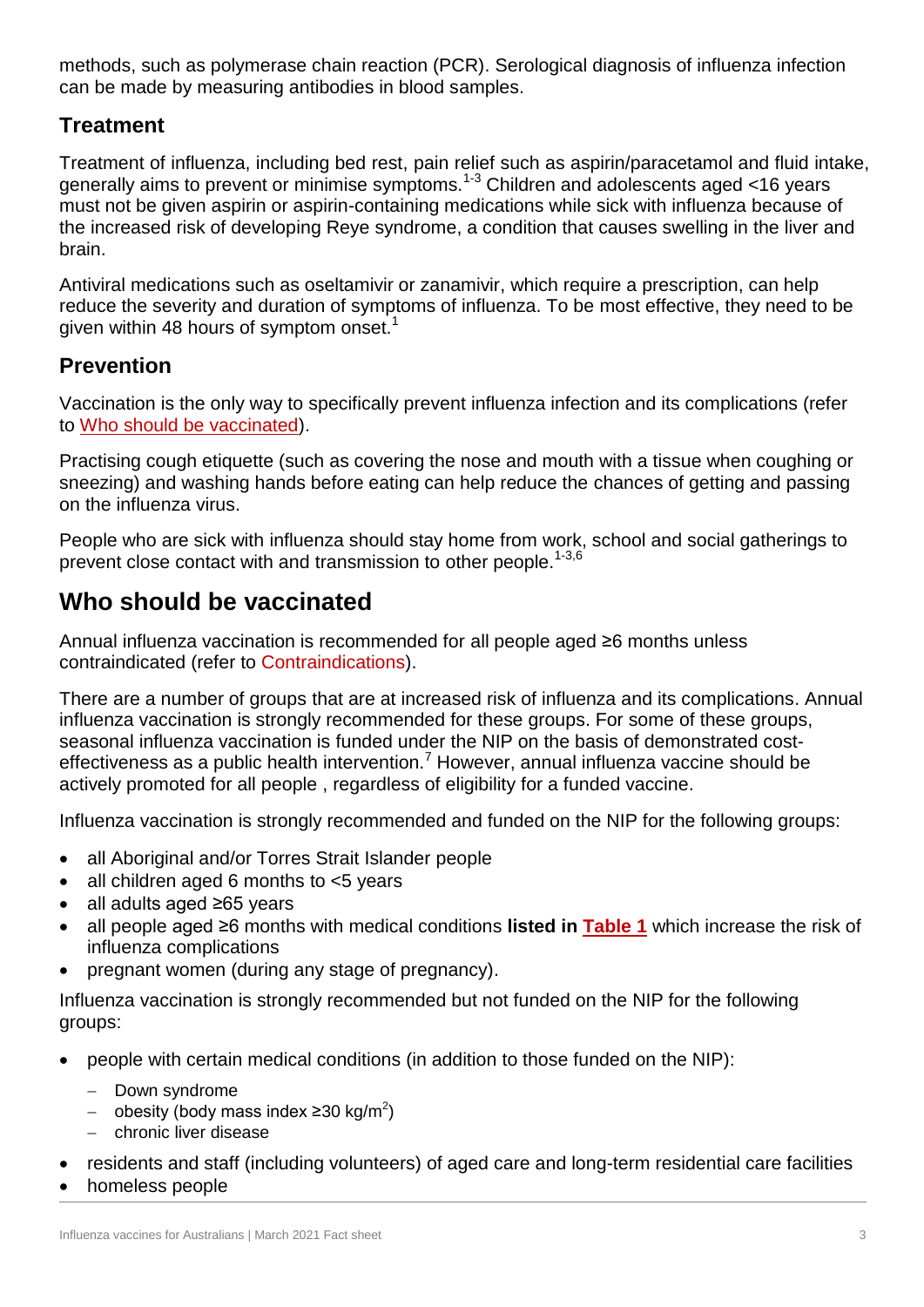- carers and household contacts of those in high-risk groups
- commercial poultry or pork industry workers
- essential services providers
- travellers

Detailed information on influenza vaccine recommendations is provided in the *[Australian](https://immunisationhandbook.health.gov.au/vaccine-preventable-diseases/influenza-flu)  [Immunisation Handbook](https://immunisationhandbook.health.gov.au/vaccine-preventable-diseases/influenza-flu)* (refer also to [Additional resources for primary medical care/vaccination](#page-9-0)  [providers\)](#page-9-0).

#### <span id="page-3-0"></span>**Table 1: Medical conditions that are associated with an increased risk of influenza complications and for which individuals are eligible for funded vaccine under the NIP\***

| <b>Category</b>                                                       | Vaccination strongly recommended for (but not limited to)<br>people with the following clinical conditions                                                                                                                                                     |
|-----------------------------------------------------------------------|----------------------------------------------------------------------------------------------------------------------------------------------------------------------------------------------------------------------------------------------------------------|
| Cardiac disease                                                       | Cyanotic congenital heart disease<br>Congestive heart failure<br>Coronary artery disease                                                                                                                                                                       |
| Chronic respiratory conditions <sup>†</sup>                           | Severe asthma (for which frequent medical consultations or the use of<br>multiple medications is required)<br><b>Cystic fibrosis</b><br><b>Bronchiectasis</b><br>Suppurative lung disease<br>Chronic obstructive pulmonary disease (COPD)<br>Chronic emphysema |
| Chronic neurological conditions <sup>†</sup>                          | Hereditary and degenerative CNS diseases <sup>†</sup> (including multiple<br>sclerosis)<br>Seizure disorders<br>Spinal cord injuries<br>Neuromuscular disorders                                                                                                |
| Immunocompromising<br>conditions <sup>#</sup>                         | Immunocompromised due to disease or treatment (e.g. malignancy,<br>transplantation and/or chronic steroid use)<br>Asplenia or splenic dysfunction<br><b>HIV</b> infection                                                                                      |
| Diabetes and other metabolic<br>disorders                             | Type 1 diabetes<br>Type 2 diabetes<br>Chronic metabolic disorders                                                                                                                                                                                              |
| Renal disease                                                         | Chronic renal failure                                                                                                                                                                                                                                          |
| Haematological disorders                                              | Haemoglobinopathies                                                                                                                                                                                                                                            |
| Long-term aspirin therapy in<br>children aged 6 months to 10<br>years | These children are at increased risk of Reye syndrome following<br>influenza infection                                                                                                                                                                         |

\* Further details are provided in [the Australian Immunisation Handbook](https://immunisationhandbook.health.gov.au/) (refer to [Additional resources for primary](#page-9-0)  [medical care/vaccination providers\)](#page-9-0).

† People who have any condition that compromises the management of respiratory secretions or is associated with an increased risk of aspiration should be vaccinated.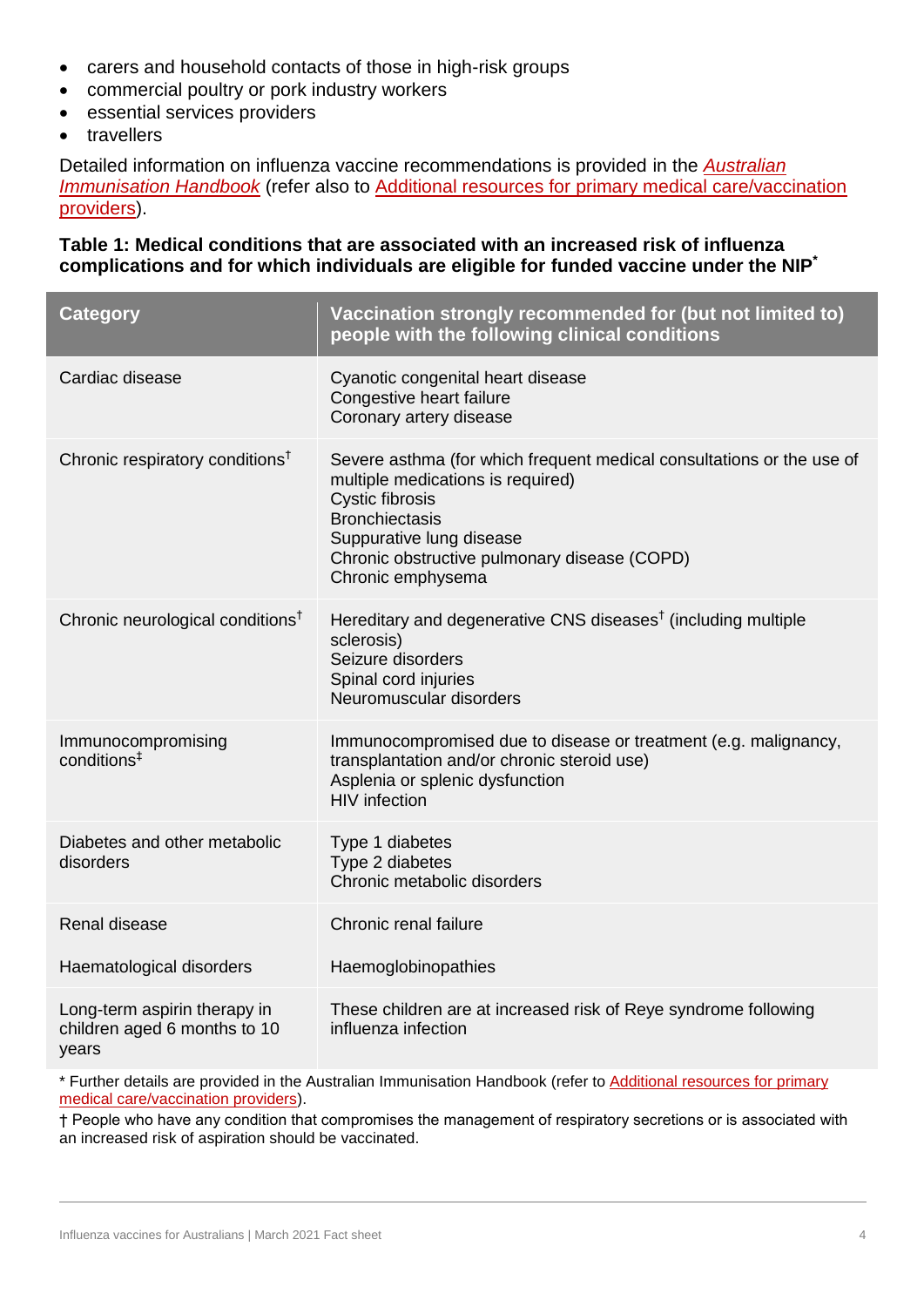‡ People with certain immunocompromising conditions (i.e. haematopoietic stem cell transplant, solid organ transplant) receiving influenza vaccine for the first time post transplant are recommended to receive 2 vaccine doses at least 4 weeks apart (irrespective of age) and 1 dose annually thereafter.

# <span id="page-4-0"></span>**Contraindications**

The only absolute contraindications to influenza vaccines are:

- anaphylaxis after a previous dose of any influenza vaccine
- anaphylaxis due to any vaccine component within influenza vaccine

*Note: Egg allergy is not a contraindication to influenza vaccine. People with egg allergy, including anaphylaxis, can be safely vaccinated with a full dose of influenza vaccine.* 

# **Vaccines**

All influenza vaccines used in Australia are quadrivalent.

The 2021 southern hemisphere egg-based seasonal influenza vaccines contain the following strains:

- $\bullet$  A (H1N1) an A/Victoria/2570/2019 (H1N1)pdm09-like virus
- A (H3N2) an A/Hong Kong/2671/2019 (H3N2)-like virus
- B (Yamagata lineage) a B/Phuket/3073/2013-like virus
- B (Victoria lineage) a B/Washington/02/2019-like virus

The 2021 southern hemisphere cell-based seasonal influenza vaccine contains the following strains:

- $\bullet$  A (H1N1) an A/Wisconsin/588/2019 (H1N1)pdm09-like virus
- A (H3N2) an A/Hong Kong/45/2019 (H3N2)-like virus
- B (Yamagata lineage) a B/Phuket/3073/2013-like virus
- B (Victoria lineage) a B/Washington/02/2019-like virus

Vaccines are registered on the basis of evidence of their effectiveness and safety (refer to Supplementary information). Multiple registered influenza vaccine products are available each year. The age group(s) in which each vaccine can be used and their NIP availability vary. Refer to [Table 2](#page-9-1) for the available seasonal influenza vaccines by brand and recommended age.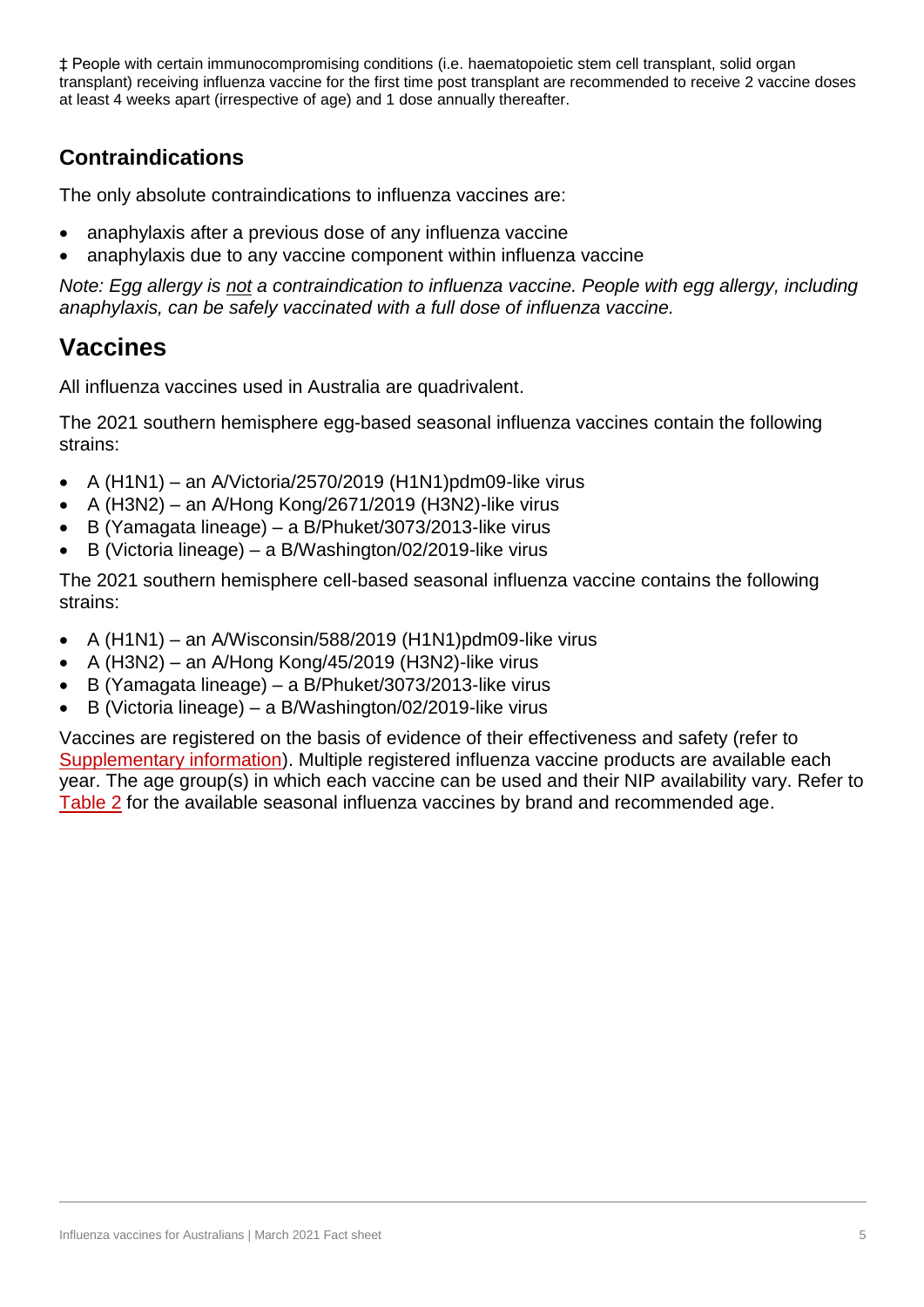#### **Table 2: Seasonal influenza vaccines available for use in Australia in the 2021 influenza season, by brand and recommended age**

| Vaccine<br><b>Registered</b><br>age group | Vaxigrip<br><b>Tetra</b><br>$0.50$ mL<br>(Sanofi) | <b>Fluarix</b><br><b>Tetra</b><br>$0.50$ mL<br>(GSK) | <b>FluQuadri</b><br>$0.50$ mL<br>(Sanofi) | <b>Afluria</b><br>Quad<br>$0.50$ mL<br>(Seqirus) | <b>Influvac</b><br><b>Tetra</b><br>$0.50$ mL<br>(Mylan) | <b>Flucelvax</b><br>Quad<br>$0.50$ mL<br>(Seqirus) | <b>Fluad</b><br>Quad<br>$0.50$ mL<br>(Seqirus) |
|-------------------------------------------|---------------------------------------------------|------------------------------------------------------|-------------------------------------------|--------------------------------------------------|---------------------------------------------------------|----------------------------------------------------|------------------------------------------------|
| 6 to 35 months<br>$(<$ 3 years)           | $\checkmark$                                      | $\checkmark$                                         | $\checkmark$                              | X                                                | X                                                       | X                                                  | X                                              |
| $\geq$ 3 to <5 years                      | $\checkmark$                                      | $\checkmark$                                         | $\checkmark$                              | X                                                | $\checkmark$                                            | X                                                  | X                                              |
| $\geq$ 5 to $\leq$ 9 years                | $\checkmark^*$                                    | $\checkmark$                                         | ✓                                         | $\checkmark$                                     | ✓                                                       | X                                                  | X                                              |
| $\geq$ 9 to <65 years                     | $\checkmark$                                      | $\checkmark$                                         | ✓                                         | $\checkmark$                                     | $\checkmark$                                            | ✓                                                  | X                                              |
| $\geq$ 65 years                           | $\checkmark$                                      | $\checkmark$                                         | $\checkmark$                              | ✓                                                | $\checkmark$                                            | ✓                                                  | ✓†                                             |

(from [ATAGI clinical advice on the administration of seasonal influenza vaccines in 2021\)](https://www.health.gov.au/resources/publications/atagi-advice-on-seasonal-influenza-vaccines-in-2021)

Ticks indicate age at which a vaccine is registered and available. Shaded boxes represent funding under the NIP.

\* Funding only for Aboriginal and Torres Strait Islander people, pregnant women and people who have certain medical conditions.

† Adjuvanted influenza vaccine preferred over standard influenza vaccines.

More detailed information on seasonal influenza vaccines is provided in the *[ATAGI advice for](https://www.health.gov.au/resources/publications/atagi-advice-on-seasonal-influenza-vaccines-in-2021)  [immunisation providers regarding the administration of seasonal influenza vaccines in 2021](https://www.health.gov.au/resources/publications/atagi-advice-on-seasonal-influenza-vaccines-in-2021)*.

#### **Dosage and administration**

The preferred route of administration for influenza vaccines is by intramuscular injection; however, these may also be given by the subcutaneous route. The recommended number of vaccine doses varies by age and immune status of the vaccine recipient. Refer to [Table 3](#page-5-0) for the recommended doses of seasonal influenza vaccine by age.

Although protection provided by influenza vaccine is generally expected to last for the whole season, optimal protection occurs within the first 3 to 4 months after vaccination.<sup>8,9</sup> While influenza continues to circulate, it is never too late to vaccinate.

<span id="page-5-0"></span>All influenza vaccines available in Australia may be co-administered with any other vaccine (refer to [Supplementary information, Safety in infants and children\)](#page-6-0). Detailed information on the administration of influenza vaccines, including co-administration and vaccine interchangeability, is provided in the *[Australian Immunisation Handbook](https://immunisationhandbook.health.gov.au/vaccine-preventable-diseases/influenza-flu)*.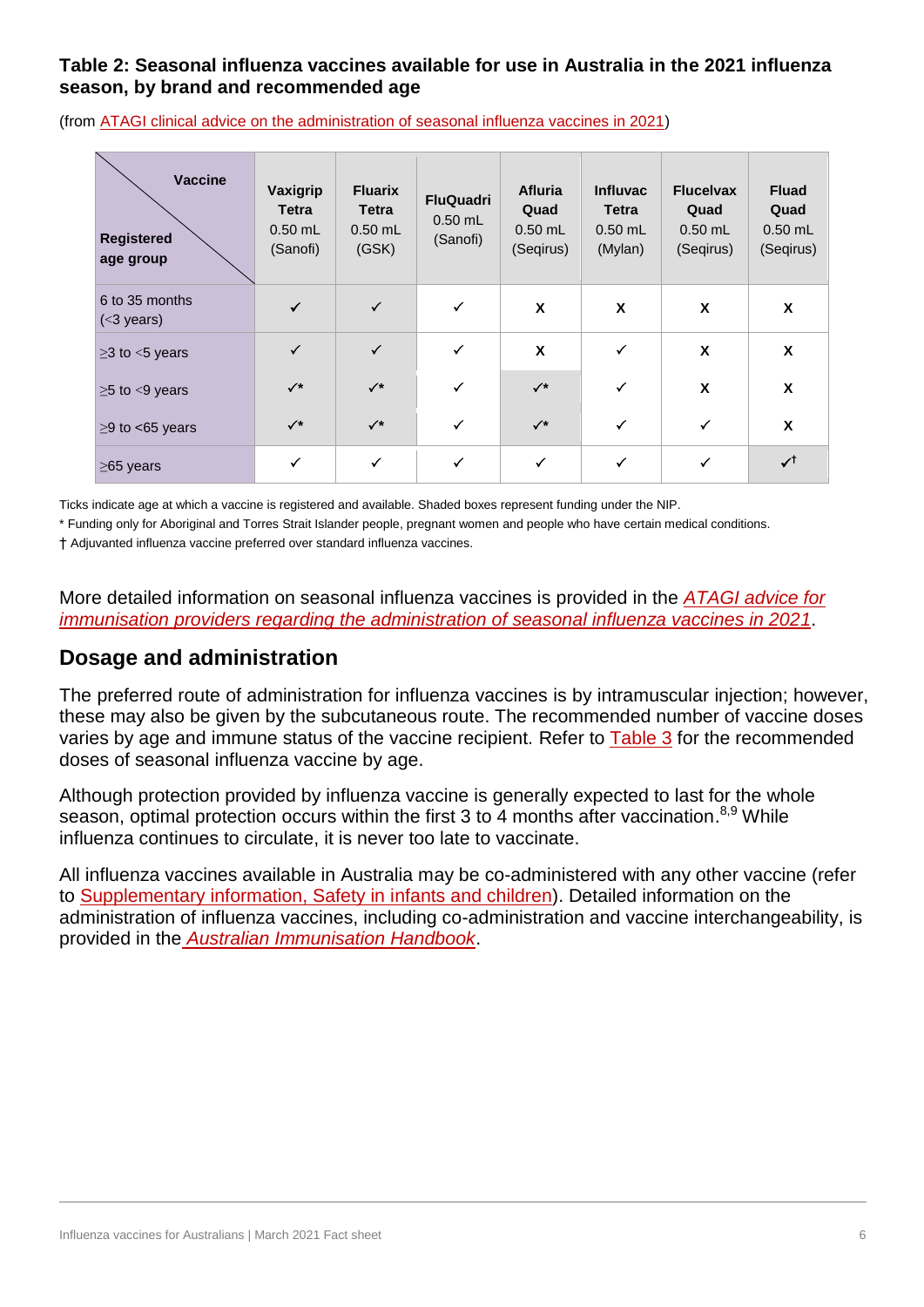#### **Table 3: Recommended doses of influenza vaccine by age**

(from the current [Influenza disease chapter](https://immunisationhandbook.health.gov.au/vaccine-preventable-diseases/influenza-flu) of the Australian Immunisation Handbook)

| Age                                                                                                                 | <b>Dose</b> | <b>Number of doses</b><br>needed in 1st year<br>of influenza<br>vaccination | <b>Number of doses needed</b><br>if person received 1 or<br>more doses of influenza<br>vaccine in a previous<br>season |
|---------------------------------------------------------------------------------------------------------------------|-------------|-----------------------------------------------------------------------------|------------------------------------------------------------------------------------------------------------------------|
| $\geq$ 6 months to <9 years                                                                                         | $0.5$ mL    | 2 (given 4 weeks)<br>apart)                                                 |                                                                                                                        |
| $\geq$ 9 years                                                                                                      | $0.5$ mL    | 1                                                                           |                                                                                                                        |
| People of any age who<br>have recently had a<br>haematopoietic stem cell<br>transplant or solid organ<br>transplant | $0.5$ mL    | 2 (given 4 weeks)<br>apart) in 1st year<br>vaccinated after<br>transplant   | 2 (given 4 weeks apart) in 1st<br>year vaccinated after<br>transplant then 1 annually                                  |

#### <span id="page-6-0"></span>**Co-administration with other vaccines**

People can get influenza vaccines at any time before or after, or with, most other vaccines.

Currently, getting an influenza vaccine and a COVID-19 vaccine on the same day is not recommended. A minimum interval of 14 days between an influenza vaccine and a COVID-19 vaccine is preferred. Influenza vaccine can be given before or after any dose of a COVID-19 vaccine as long as a minimum interval of 14 days is observed.

People should get the COVID-19 vaccine first if it is available to them, and then the influenza vaccine. However, if the influenza vaccine is available first, people should get that.

This advice may change as further information becomes available. For more information, refer to [ATAGI advice on relative timing of administering influenza and COVID-19 vaccines in 2021.](https://www.health.gov.au/resources/publications/covid-19-vaccination-atagi-advice-on-influenza-and-covid-19-vaccines)

# **Supplementary information**

## **Epidemiology**

Influenza is a seasonal disease in temperate regions. Most cases in Australia occur during the winter months of June through September.<sup>10</sup> In the northern hemisphere, influenza usually occurs between December and April, whereas in the tropics, influenza can occur all year round.

Annual influenza epidemics are most often due to a single virus subtype or lineage. However, the circulating subtypes/lineages can vary year to year and different subtypes/lineages may appear sequentially or simultaneou-sly in the same season.<sup>11</sup>

Influenza is an important cause of illness and death. The number of affected people varies considerably from year to year depending on the characteristics of the circulating virus strains and the level of immunity in the population.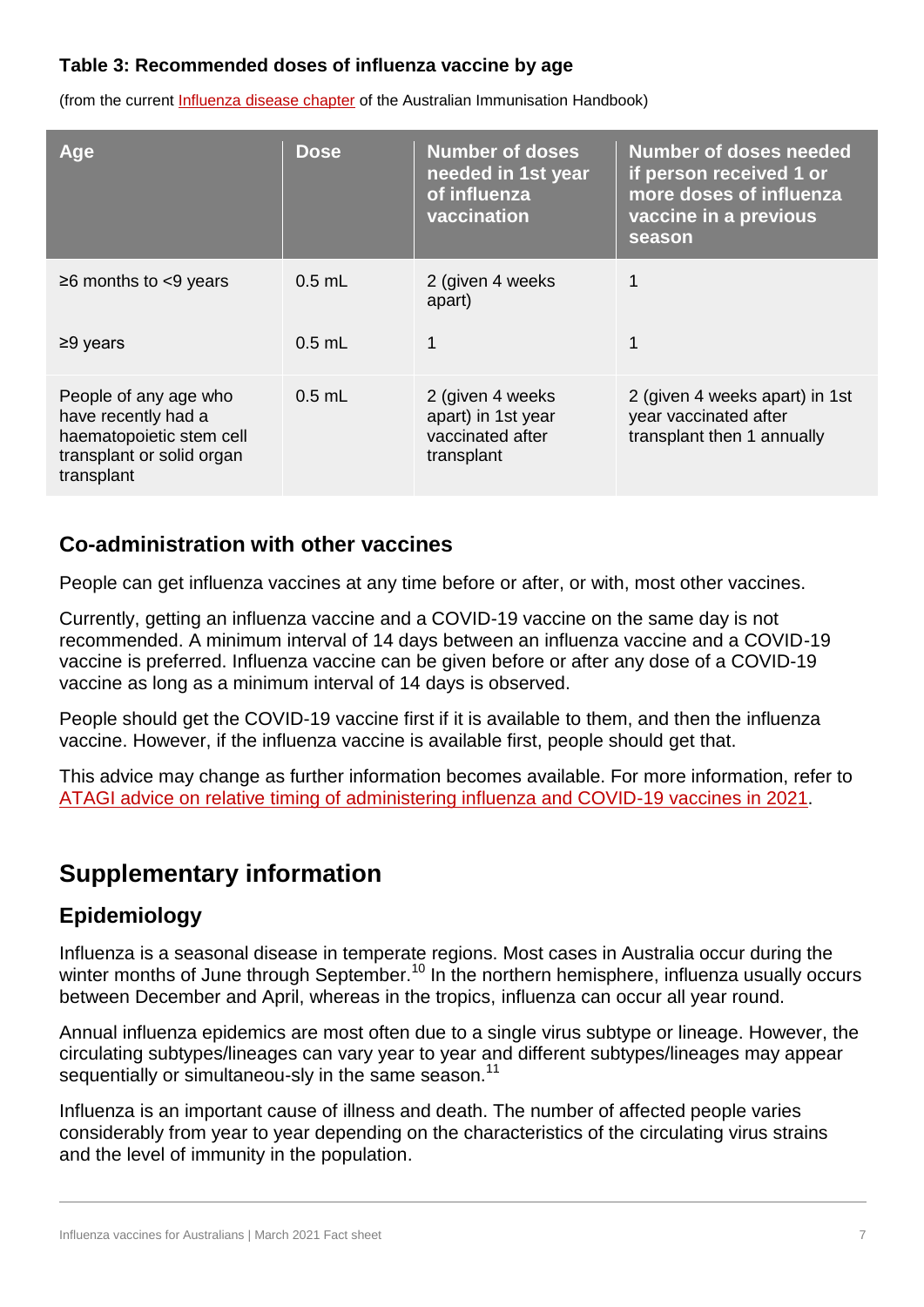It has long been recognised that the impact of influenza is often greatly under-estimated.<sup>6,12</sup> Between 2006 and 2013 (excluding the 2009 pandemic year), an average of 100 deaths and around 5,100 hospitalisations due to influenza occurred annually in Australia.<sup>13</sup>

In the 2017 influenza season, the highest level of activity since the 2009 pandemic year was recorded. Around 1,100 deaths were reported nationally among notified cases of laboratory-confirmed influenza.<sup>14</sup> However, a mathematical modelling study estimated that influenza is likely to be associated with more than 3,000 deaths and 13,500 hospitalisations each year in Australia, just in people aged >50 years.<sup>15</sup>

There are a number of groups who are at a higher risk of influenza and its complications. These groups experience higher illness and death associated with influenza than the rest of the population:

- Adults aged ≥65 years and children aged <5 years have the highest rates of influenza notifications and hospitalisations.<sup>13</sup>
- Aboriginal and Torres Strait Islander people experience a greater disease burden from influenza than non-Indigenous Australians across all age groups.13,16
- People with certain underlying medical conditions such as chronic heart, lung and neuromuscular disease, among others, are also at higher risk of severe influenza complications compared with otherwise healthy individuals.<sup>17</sup>
- Pregnant women are more likely than other women to be hospitalised with influenza.<sup>18</sup> Infants born to mothers who contract influenza during pregnancy are at risk of preterm birth and low birth weight.<sup>19</sup>

## **Vaccine effectiveness**

The level of protection that influenza vaccine provides against influenza virus varies depending on several factors:

- age of the person
- immunocompetent status of the person
- the level and severity of influenza activity
- how good is the match between the virus strains in the vaccine and those circulating in the community.<sup>6</sup>

A systematic review estimated the efficacy of standard trivalent influenza vaccine to be 59% against laboratory-confirmed influenza in healthy adults aged <65 years; efficacy varied by influenza season.<sup>20</sup> Similar levels of protection have been achieved in young children aged 6 to 59 months, with an estimated vaccine effectiveness of 65% against laboratory-confirmed influenza.<sup>21-23</sup>

Clinical trials of a standard quadrivalent influenza vaccine showed equivalent antibody levels (an accepted surrogate for protection against influenza) to a standard trivalent influenza vaccine for the shared strains in adults and children aged >6 months, and added protection against the additional B strain.<sup>24-27</sup>

The effectiveness of standard influenza vaccines is comparatively lower in older adults, especially in those aged ≥65 years.<sup>28,29</sup> In 2020 an adjuvanted quadrivalent influenza vaccine became available to possibly improve the protection provided through a higher antibody response.<sup>14</sup>

In a large post-licensure study of community-dwelling adults aged ≥65 years, the adjuvanted trivalent influenza vaccine was estimated to be around 25% more effective against hospitalisation for influenza or pneumonia than the standard trivalent influenza vaccine. $^{30}$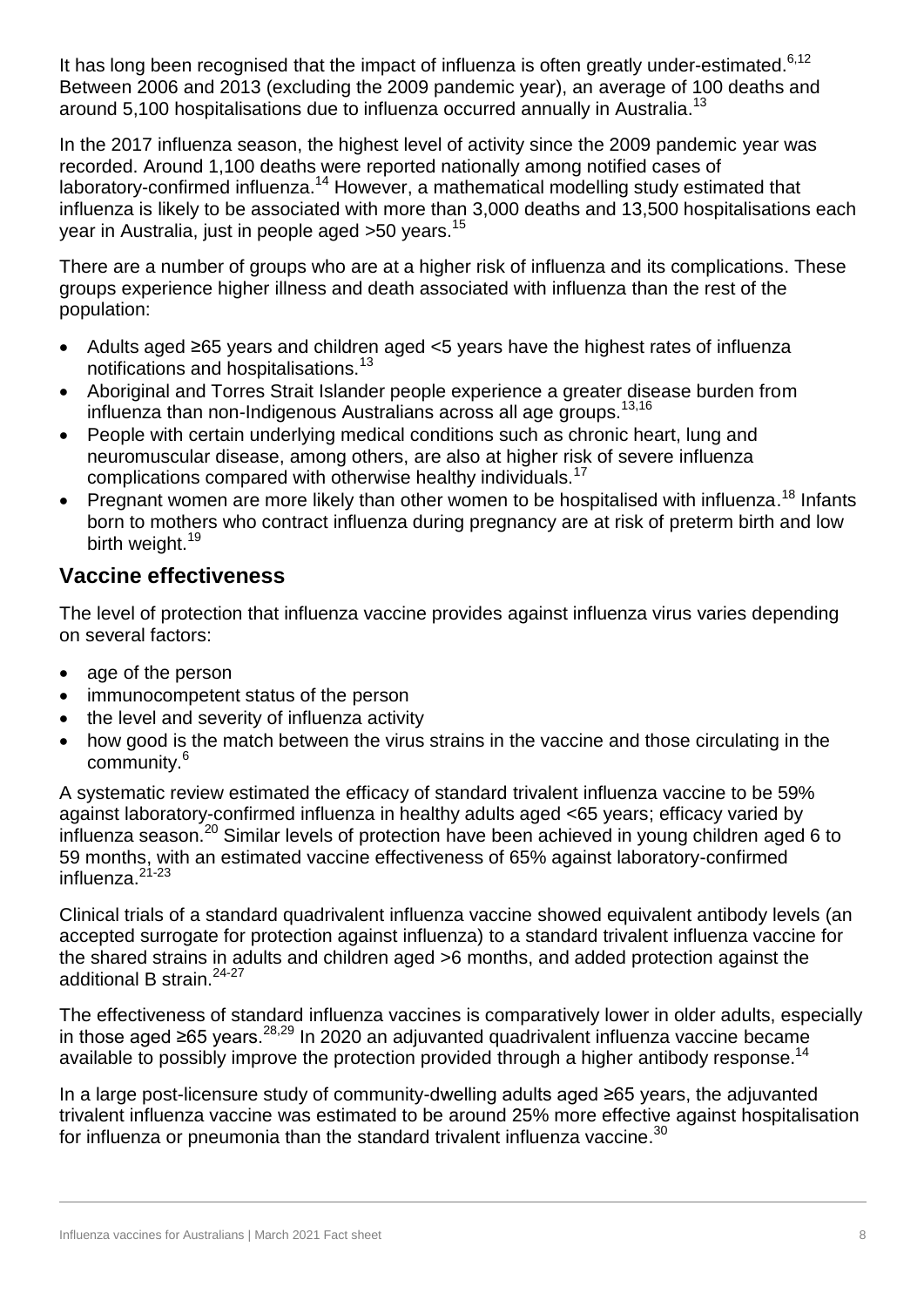In 2021, Flucelvax Quad, a cell-based influenza vaccine, is available for use in Australia. This vaccine is indicated in people aged ≥9 years. The effectiveness of Flucelvax Quad against laboratory-confirmed influenza is similar to that of standard influenza vaccine.  $31,32$ 

## **Vaccine safety**

The common symptoms after influenza vaccination can mimic influenza infection, but are due to the vaccine's interaction with the immune system. None of the influenza vaccines available in Australia contain live virus, so they cannot cause influenza.

Less than 15% of people who get influenza vaccine get fever, headache, arthralgia and myalgia. Injection site reactions such as swelling, redness and pain are also common. These side effects may commence within a few hours of vaccination and can last for  $1-2$  days.<sup>6</sup>

In clinical trials, people who received adjuvanted influenza vaccine had a higher rate of injection site reactions in the week following vaccination than those who received standard influenza vaccine (around 35% versus 18%).<sup>33</sup> Less than 1% of local reactions after both adjuvanted influenza vaccine and standard influenza vaccine were severe.<sup>33</sup>

The number of people who experienced injection site and systemic reactions was similar for both cell-based influenza vaccine and standard influenza vaccine.<sup>34,35</sup> Slightly more injection site reactions were reported in adults aged 18–60 years who received standard influenza vaccine than in those who received cell-based influenze vaccine (29% versus 25%).<sup>35</sup> Less than 1% of injection site and systemic reactions following cell-based influenza vaccine were reported as severe.

Surveillance of influenza vaccine safety through active enhanced surveillance systems such as AusVaxSafety showed that in 2018 across all ages low rates of any adverse event (7.5%) and medical attendance (<0.7%) were reported after vaccination.<sup>36</sup> The fever rate after vaccination in children aged <5 years was less than 1.8%. In 2021, AusVaxSafety will conduct active surveillance in people of all ages. Influenza vaccine safety data will be made available on a weekly basis at [www.ausvaxsafety.org.au.](http://www.ausvaxsafety.org.au/)

More severe immediate adverse effects such as hives, angioedema or anaphylaxis are rare consequences of influenza vaccination.6,37,38

A small increased risk of Guillain-Barré syndrome (GBS) was associated historically with one influenza vaccine in the United States in 1976. But since then, close surveillance has shown that GBS has occurred at a very low rate of less than 1 in 1 million doses of influenza vaccine, if at all.39,40

#### **Safety in infants and children**

Surveillance of influenza vaccine safety in young children through AusVaxSafety has shown that influenza vaccine is safe in children aged 6 months to <5 years.

In young children, febrile seizures can occur in susceptible children because of fever of any cause. They occur most often among children aged 12–23 months.<sup>41</sup> Febrile seizures related to influenza vaccination are uncommon: a large study of 69,391 children in the United States calculated a febrile seizure rate of 1.4 per  $100,000$  in vaccinated children aged 6-23 months.<sup>42</sup>

A slightly higher risk of fever and febrile seizures in children aged 6 months to <5 years (especially those aged 12–24 months) has been reported following the concurrent administration of the inactivated influenza vaccine and the 13-valent pneumococcal conjugate vaccine.<sup>43</sup> This increased risk is small; furthermore, a second more recent study has not demonstrated the same association with febrile seizures and these two vaccines.<sup>44</sup> It is acceptable to administer these vaccines concurrently when both vaccines are indicated.<sup>45</sup>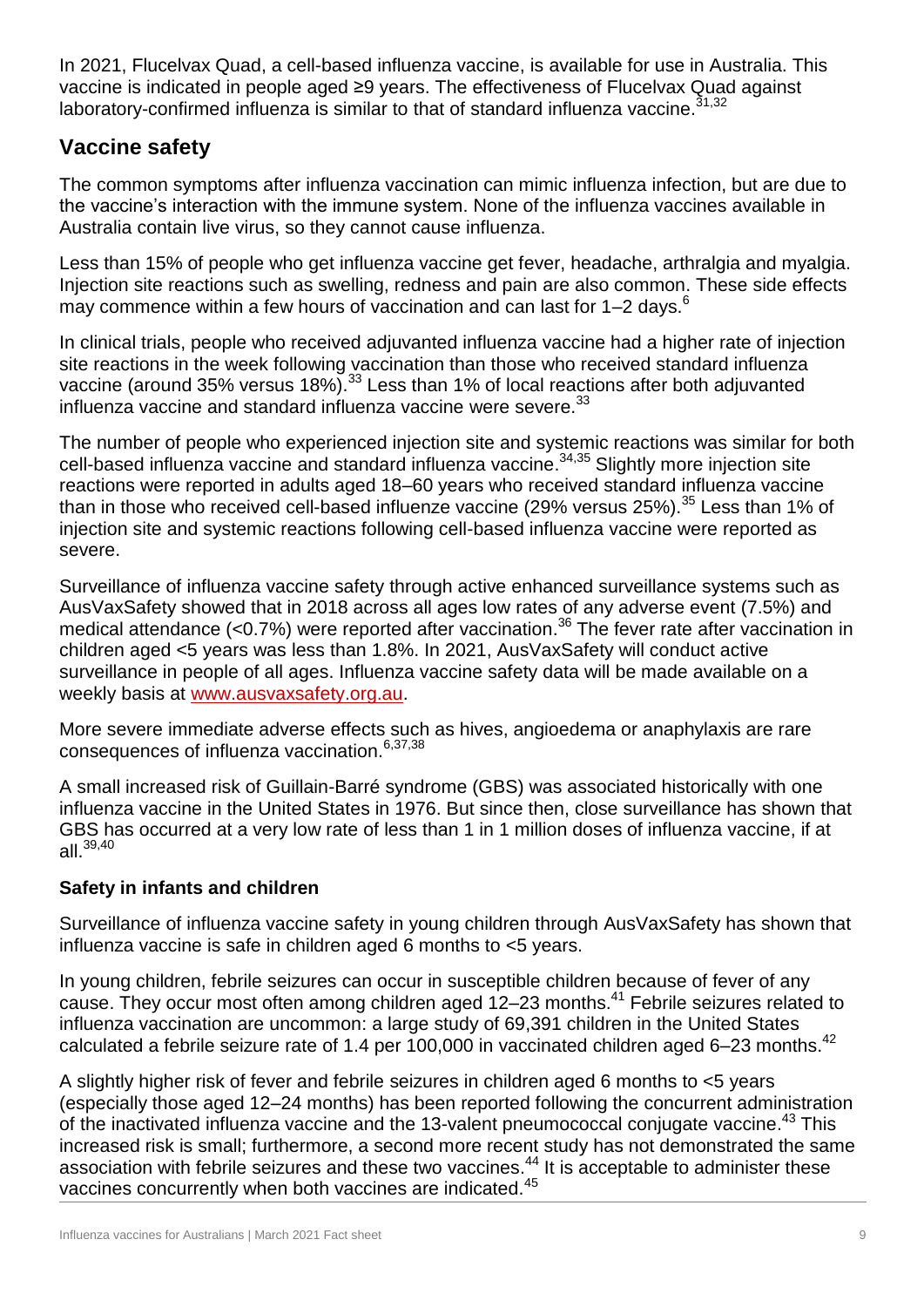#### **Safety in pregnant and lactating women**

All influenza vaccines in Australia are inactivated vaccines, which can be safely given to pregnant women at any stage during pregnancy. The rate of adverse events after vaccination in pregnant women is no different from the rate in women who are not pregnant. In addition, studies of mother–baby pairs have shown that receiving the influenza vaccine while pregnant does not increase maternal or fetal complications during pregnancy.<sup>46</sup>

Several high-quality studies<sup>47-51</sup> and an extensive review<sup>52</sup> have shown that influenza vaccination during pregnancy:

- is safe for both the mother and her unborn baby
- protects against preterm birth and low birth weight of the baby
- protects the mother and her newborn in the first few months of life when they are most vulnerable.

Standard influenza vaccines are preferred for use in pregnancy over cell-based influenza vaccines as a larger body of evidence supports the safety of standard influenza vaccines in pregnant women. Although the use of cell-based influenza vaccines in pregnancy has not been assessed, there are no theoretical concerns regarding their safety in pregnant women.

Studies of influenza vaccine given to women who are breastfeeding are limited. However, the available evidence shows that vaccination with influenza vaccine in lactating mothers is safe and can provide protection to the infant.<sup>53</sup>

For further information, refer to the NCIRS fact sheet on [Vaccinations during pregnancy.](http://ncirs.org.au/ncirs-fact-sheets-faqs/vaccinations-during-pregnancy)

# <span id="page-9-0"></span>**Additional resources for primary medical care/vaccination providers**

- [NCIRS Influenza vaccines for Australians: Frequently asked questions](https://www.ncirs.org.au/ncirs-fact-sheets-faqs/influenza-vaccines-australians-faqs)
- [The Australian Immunisation Handbook](https://immunisationhandbook.health.gov.au/)
- [Australian Technical Advisory Group on Immunisation \(ATAGI\) advice on seasonal influenza](https://www.health.gov.au/resources/publications/atagi-advice-on-seasonal-influenza-vaccines-in-2021)  [vaccines in 2021](https://www.health.gov.au/resources/publications/atagi-advice-on-seasonal-influenza-vaccines-in-2021)
- [ATAGI advice on influenza and COVID-19 vaccines](https://www.health.gov.au/resources/publications/covid-19-vaccination-atagi-advice-on-influenza-and-covid-19-vaccines)
- [Australian Government Department of Health immunisation website](https://www.health.gov.au/health-topics/immunisation)

# <span id="page-9-1"></span>**References**

- 1. Treanor JJ. Influenza viruses, including avian influenza and swine influenza. In: Mandell GL, Bennett JE, Dolin R, eds. Mandell, Douglas, and Bennett's Principles and practice of infectious diseases. 7th ed ed. Philadelphia, PA: Churchill Livingstone; 2010.
- 2. Department of Health and Human Services, Centers for Disease Control and Prevention (CDC). Influenza. In: Hamborsky J, Kroger A, Wolfe C, eds. Epidemiology and prevention of vaccine-preventable diseases. 13th ed. Washington, DC: Public Health Foundation; 2015.
- 3. American Academy of Pediatrics. Influenza. In: Kimberlin DW, Brady MT, Jackson MA, Long SS, eds. Red book: 2015 report of the Committee on Infectious Diseases. 30th ed. Elk Grove Village, IL: American Academy of Pediatrics; 2015.
- 4. Nicholson KG. Clinical features of influenza. Seminars in Respiratory Infections 1992;7:26-37.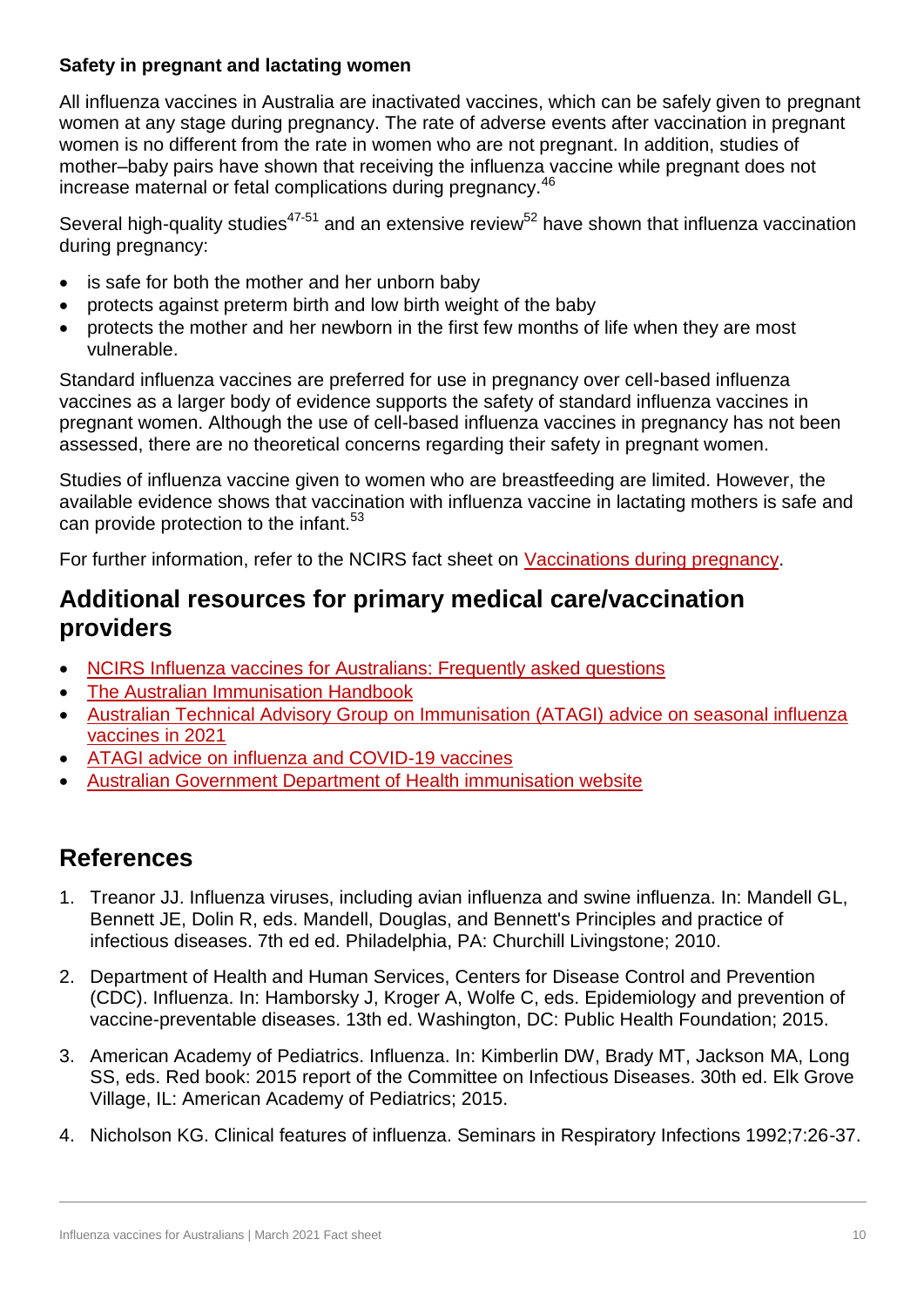- 5. Hurwitz ES, Haber M, Chang A, et al. Effectiveness of influenza vaccination of day care children in reducing influenza-related morbidity among household contacts. JAMA 2000;284:1677-82.
- 6. Fiore AE, Bridges CB, Katz JM, Cox NJ. Inactivated influenza vaccines. In: Plotkin SA, Orenstein WA, Offit PA, eds. Vaccines. 6th ed. Philadelphia, PA: Elsevier Saunders; 2012.
- 7. Nolan TM. The Australian model of immunization advice and vaccine funding. Vaccine 2010;28 Suppl 1:A76-83.
- 8. Belongia EA, Sundaram ME, McClure DL, et al. Waning vaccine protection against influenza A (H3N2) illness in children and older adults during a single season. Vaccine 2015;33:246-51.
- 9. Sullivan SG, Komadina N, Grant K, et al. Influenza vaccine effectiveness during the 2012 influenza season in Victoria, Australia: influences of waning immunity and vaccine match. Journal of Medical Virology 2014;86:1017-25.
- 10. Chiu C, Dey A, Wang H, et al. Vaccine preventable diseases in Australia, 2005 to 2007. Communicable Diseases Intelligence 2010;34 Suppl:ix-S167.
- 11. Nicholson KG, Wood JM, Zambon M. Influenza. The Lancet 2003;362:1733-45.
- 12. Newall AT, Scuffham PA. Influenza-related disease: the cost to the Australian healthcare system. Vaccine 2008;26:6818-23.
- 13. Li-Kim-Moy J, Yin JK, Patel C, et al. Australian vaccine preventable disease epidemiological review series: Influenza 2006 to 2015. Communicable Diseases Intelligence 2016;40:E482-95.
- 14. Sheridan SL, Patel C, Macartney K, Cheng AC. New enhanced influenza vaccines for older Australians: what promise do they hold? Medical Journal of Australia 2018;209:110-2.
- 15. Newall AT, Wood JG, Macintyre CR. Influenza-related hospitalisation and death in Australians aged 50 years and older. Vaccine 2008;26:2135-41.
- 16. Naidu L, Chiu C, Habig A, et al. Vaccine preventable diseases and vaccination coverage in Aboriginal and Torres Strait Islander people, Australia 2006–2010. Communicable Diseases Intelligence 2013;37 Suppl:S1-95.
- 17. Mertz D, Kim TH, Johnstone J, et al. Populations at risk for severe or complicated influenza illness: systematic review and meta-analysis. BMJ 2013;347:f5061.
- 18. Mertz D, Geraci J, Winkup J, et al. Pregnancy as a risk factor for severe outcomes from influenza virus infection: A systematic review and meta-analysis of observational studies. Vaccine 2017;35:521-8.
- 19. Rasmussen SA, Jamieson DJ, Bresee JS. Pandemic influenza and pregnant women. Emerging Infectious Diseases 2008;14:95-100.
- 20. Osterholm MT, Kelley NS, Sommer A, Belongia EA. Efficacy and effectiveness of influenza vaccines: a systematic review and meta-analysis. The Lancet Infectious Diseases 2012;12:36-44.
- 21. Blyth CC, Jacoby P, Effler PV, et al. Effectiveness of trivalent flu vaccine in healthy young children. Pediatrics 2014;133:e1218-25.
- 22. Heikkinen T, Heinonen S. Effectiveness and safety of influenza vaccination in children: European perspective. Vaccine 2011;29:7529-34.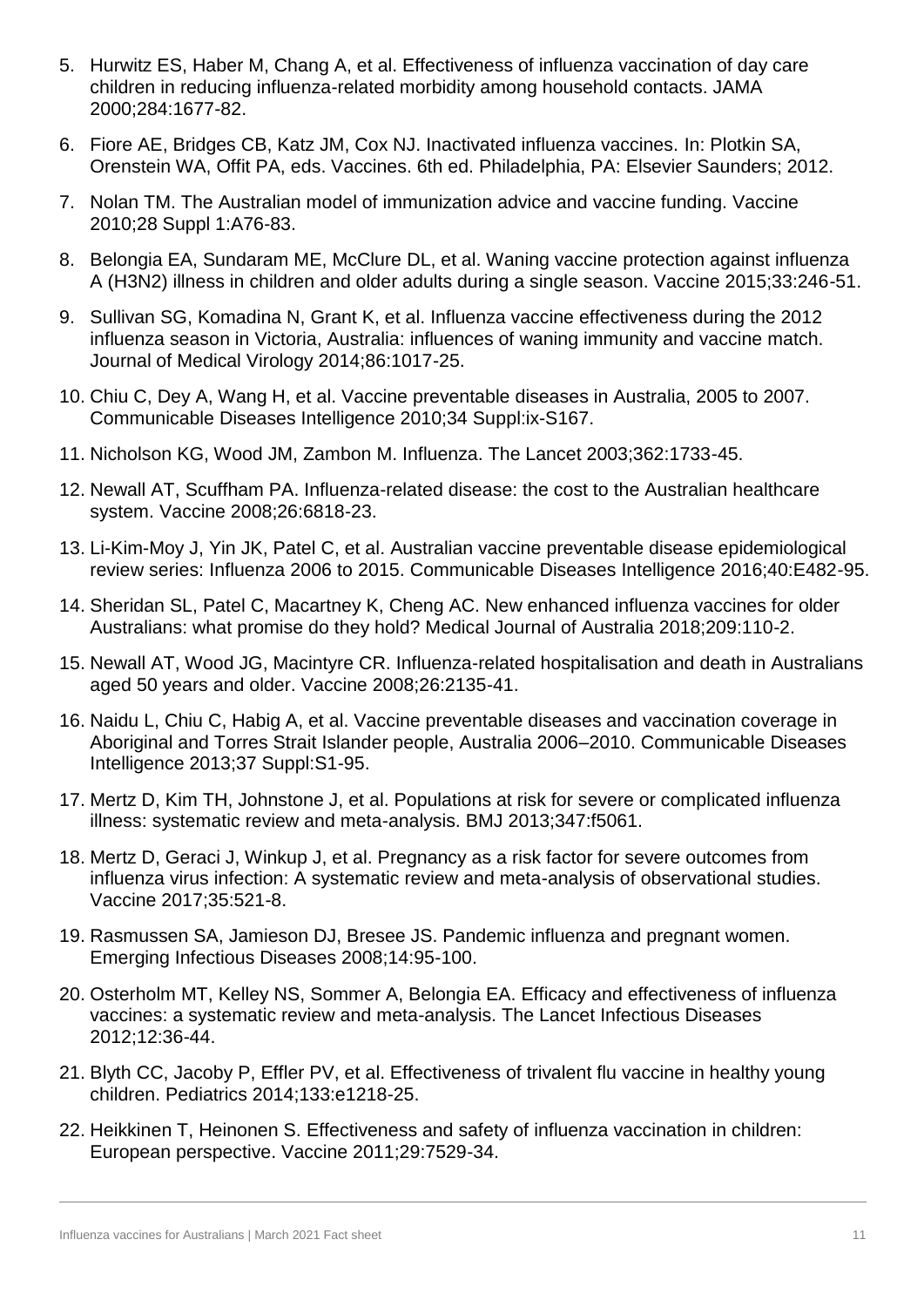- 23. Fu C, He Q, Li Z, et al. Seasonal influenza vaccine effectiveness among children, 2010–2012. Influenza and Other Respiratory Viruses 2013;7:1168-74.
- 24. Kieninger D, Sheldon E, Lin WY, et al. Immunogenicity, reactogenicity and safety of an inactivated quadrivalent influenza vaccine candidate versus inactivated trivalent influenza vaccine: a phase III, randomized trial in adults aged ≥18 years. BMC Infectious Diseases 2013;13:343.
- 25. Domachowske JB, Pankow-Culot H, Bautista M, et al. A randomized trial of candidate inactivated quadrivalent influenza vaccine versus trivalent influenza vaccines in children aged 3–17 years. Journal of Infectious Diseases 2013;207:1878-87.
- 26. Pépin S, Donazzolo Y, Jambrecina A, Salamand C, Saville M. Safety and immunogenicity of a quadrivalent inactivated influenza vaccine in adults. Vaccine 2013;31:5572-8.
- 27. Greenberg DP, Robertson CA, Landolfi VA, et al. Safety and immunogenicity of an inactivated quadrivalent influenza vaccine in children 6 months through 8 years of age. Pediatric Infectious Disease Journal 2014;33:630-6.
- 28. Sullivan SG, Chilver MB, Carville KS, et al. Low interim influenza vaccine effectiveness, Australia, 1 May to 24 September 2017. Euro surveillance : bulletin Europeen sur les maladies transmissibles = European communicable disease bulletin 2017;22.
- 29.Fielding JE, Levy A, Chilver MB, et al. Effectiveness of seasonal influenza vaccine in Australia, 2015: an epidemiological, antigenic and phylogenetic assessment. Vaccine 2016;34:4905-12.
- 30. Mannino S, Villa M, Apolone G, et al. Effectiveness of adjuvanted influenza vaccination in elderly subjects in northern Italy. American Journal of Epidemiology 2012;176:527-33.
- 31. Bruxvoort KJ, Luo Y, Ackerson B, et al. Comparison of vaccine effectiveness against influenza hospitalization of cell-based and egg-based influenza vaccines, 2017-2018. Vaccine 2019;37:5807-11.
- 32. DeMarcus L, Shoubaki L, Federinko S. Comparing influenza vaccine effectiveness between cell-derived and egg-derived vaccines, 2017-2018 influenza season. Vaccine 2019;37:4015- 21.
- 33. Novartis Vaccines and Diagnostics Inc. FDA advisory committee briefing document: Fluad seasonal adjuvanted trivalent influenza vaccine (aTIV). Vaccines and Related Biological Products Advisory Committee, meeting date: September 15, 2015. 2015. (Accessed 18 March 2019). [http://wayback.archive](http://wayback.archive-it.org/7993/20170405194039/https:/www.fda.gov/downloads/AdvisoryCommittees/CommitteesMeetingMaterials/BloodVaccinesandOtherBiologics/VaccinesandRelatedBiologicalProductsAdvisoryCommittee/UCM461917.pdf)[it.org/7993/20170405194039/https://www.fda.gov/downloads/AdvisoryCommittees/Committee](http://wayback.archive-it.org/7993/20170405194039/https:/www.fda.gov/downloads/AdvisoryCommittees/CommitteesMeetingMaterials/BloodVaccinesandOtherBiologics/VaccinesandRelatedBiologicalProductsAdvisoryCommittee/UCM461917.pdf) [sMeetingMaterials/BloodVaccinesandOtherBiologics/VaccinesandRelatedBiologicalProductsA](http://wayback.archive-it.org/7993/20170405194039/https:/www.fda.gov/downloads/AdvisoryCommittees/CommitteesMeetingMaterials/BloodVaccinesandOtherBiologics/VaccinesandRelatedBiologicalProductsAdvisoryCommittee/UCM461917.pdf) [dvisoryCommittee/UCM461917.pdf](http://wayback.archive-it.org/7993/20170405194039/https:/www.fda.gov/downloads/AdvisoryCommittees/CommitteesMeetingMaterials/BloodVaccinesandOtherBiologics/VaccinesandRelatedBiologicalProductsAdvisoryCommittee/UCM461917.pdf)
- 34. Nolan T, Chotpitayasunondh T, Capeding MR, et al. Safety and tolerability of a cell culture derived trivalent subunit inactivated influenza vaccine administered to healthy children and adolescents: A Phase III, randomized, multicenter, observer-blind study. Vaccine 2016;34:230-6.
- 35. Ambrozaitis A, Groth N, Bugarini R, et al. A novel mammalian cell-culture technique for consistent production of a well-tolerated and immunogenic trivalent subunit influenza vaccine. Vaccine 2009;27:6022-9.
- 36. Pillsbury AJ, Glover C, Jacoby P, et al. Active surveillance of 2017 seasonal influenza vaccine safety: an observational cohort study of individuals aged 6 months and older in Australia. BMJ Open 2018;8:e023263.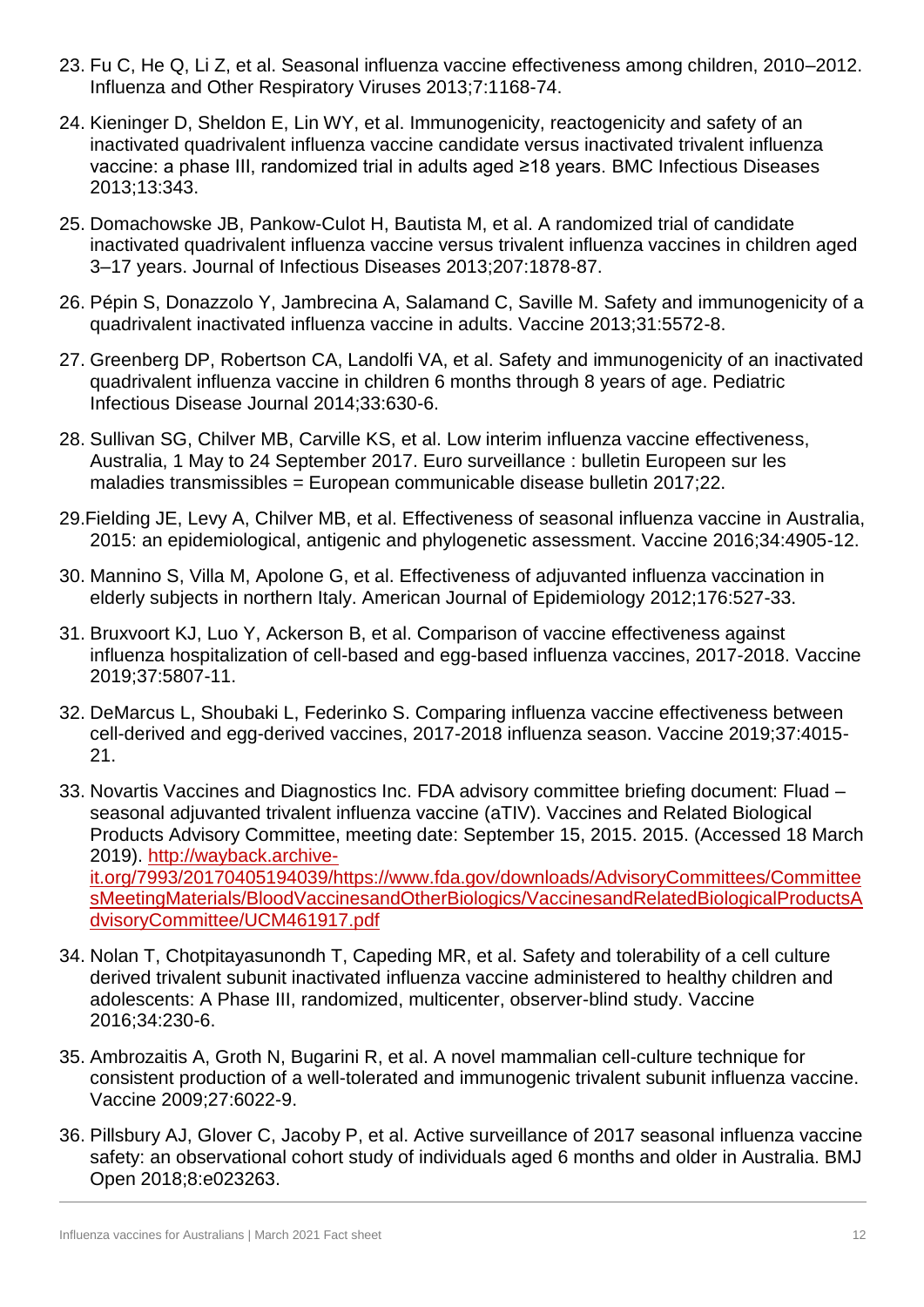- 37. Greenhawt MJ, Li JT, Bernstein DI, et al. Administering influenza vaccine to egg allergic recipients: a focused practice parameter update. Annals of Allergy, Asthma and Immunology 2011;106:11-6.
- 38. Australasian Society of Clinical Immunology and Allergy (ASCIA). Guidelines for medical practitioners: Influenza vaccination of the egg-allergic individual. September 2010. (Accessed 20 March 2018). [https://www.allergy.org.au/hp/papers/vaccination-of-the-egg-allergic](https://www.allergy.org.au/hp/papers/vaccination-of-the-egg-allergic-individual)[individual](https://www.allergy.org.au/hp/papers/vaccination-of-the-egg-allergic-individual)
- 39. Burwen DR, Ball R, Bryan WW, et al. Evaluation of Guillain-Barré syndrome among recipients of influenza vaccine in 2000 and 2001. American Journal of Preventive Medicine 2010;39:296-304.
- 40. Australian Technical Advisory Group on Immunisation (ATAGI). The Australian Immunisation Handbook, Australian Government Department of Health. Canberra: Australian Goverment Department of Health; 2019. (Accessed 20 March 2019). <https://immunisationhandbook.health.gov.au/>
- 41. Australian Government Department of Health, Therapeutic Goods Administration. Seasonal flu vaccine: Investigation into febrile reactions in young children following 2010 seasonal trivalent influenza vaccination. Status report as at 2 July 2010 (updated 24 September 2010). (Accessed 20 March 2019). [http://www.tga.gov.au/alert/seasonal-flu-vaccine-investigation](http://www.tga.gov.au/alert/seasonal-flu-vaccine-investigation-febrile-reactions-young-children-following-2010-seasonal-trivalent-influenza-vaccination)[febrile-reactions-young-children-following-2010-seasonal-trivalent-influenza-vaccination](http://www.tga.gov.au/alert/seasonal-flu-vaccine-investigation-febrile-reactions-young-children-following-2010-seasonal-trivalent-influenza-vaccination)
- 42. Hambidge SJ, Glanz JM, France EK, et al. Safety of trivalent inactivated influenza vaccine in children 6 to 23 months old. JAMA 2006;296:1990-7.
- 43. Tse A, Tseng HF, Greene SK, Vellozzi C, Lee GM. Signal identification and evaluation for risk of febrile seizures in children following trivalent inactivated influenza vaccine in the Vaccine Safety Datalink Project, 2010–2011. Vaccine 2012;30:2024-31.
- 44. Kawai AT, Li L, Kulldorff M, et al. Absence of associations between influenza vaccines and increased risks of seizures, Guillain-Barré syndrome, encephalitis, or anaphylaxis in the 2012–2013 season. Pharmacoepidemiology and Drug Safety 2014;23:548-53.
- 45. Kawai AT, Martin D, Kulldorff M, et al. Febrile seizures after 2010–2011 trivalent inactivated influenza vaccine. Pediatrics 2015;136:e848-55.
- 46. Fell DB, Dodds L, MacDonald NE, Allen VM, McNeil S. Influenza vaccination and fetal and neonatal outcomes. Expert Review of Vaccines 2013;12:1417-30.
- 47. Regan AK, Moore HC, de Klerk N, et al. Seasonal trivalent influenza vaccination during pregnancy and the incidence of stillbirth: population-based retrospective cohort study. Clinical Infectious Diseases 2016;62:1221-7.
- 48. Legge A, Dodds L, MacDonald NE, Scott J, McNeil S. Rates and determinants of seasonal influenza vaccination in pregnancy and association with neonatal outcomes. Canadian Medical Association Journal 2014;186:E157-64.
- 49. Zaman K, Roy E, Arifeen SE, et al. Effectiveness of maternal influenza immunization in mothers and infants. New England Journal of Medicine 2008;359:1555-64.
- 50. Benowitz I, Esposito DB, Gracey KD, Shapiro ED, Vázquez M. Influenza vaccine given to pregnant women reduces hospitalization due to influenza in their infants. Clinical Infectious Diseases 2010;51:1355-61.